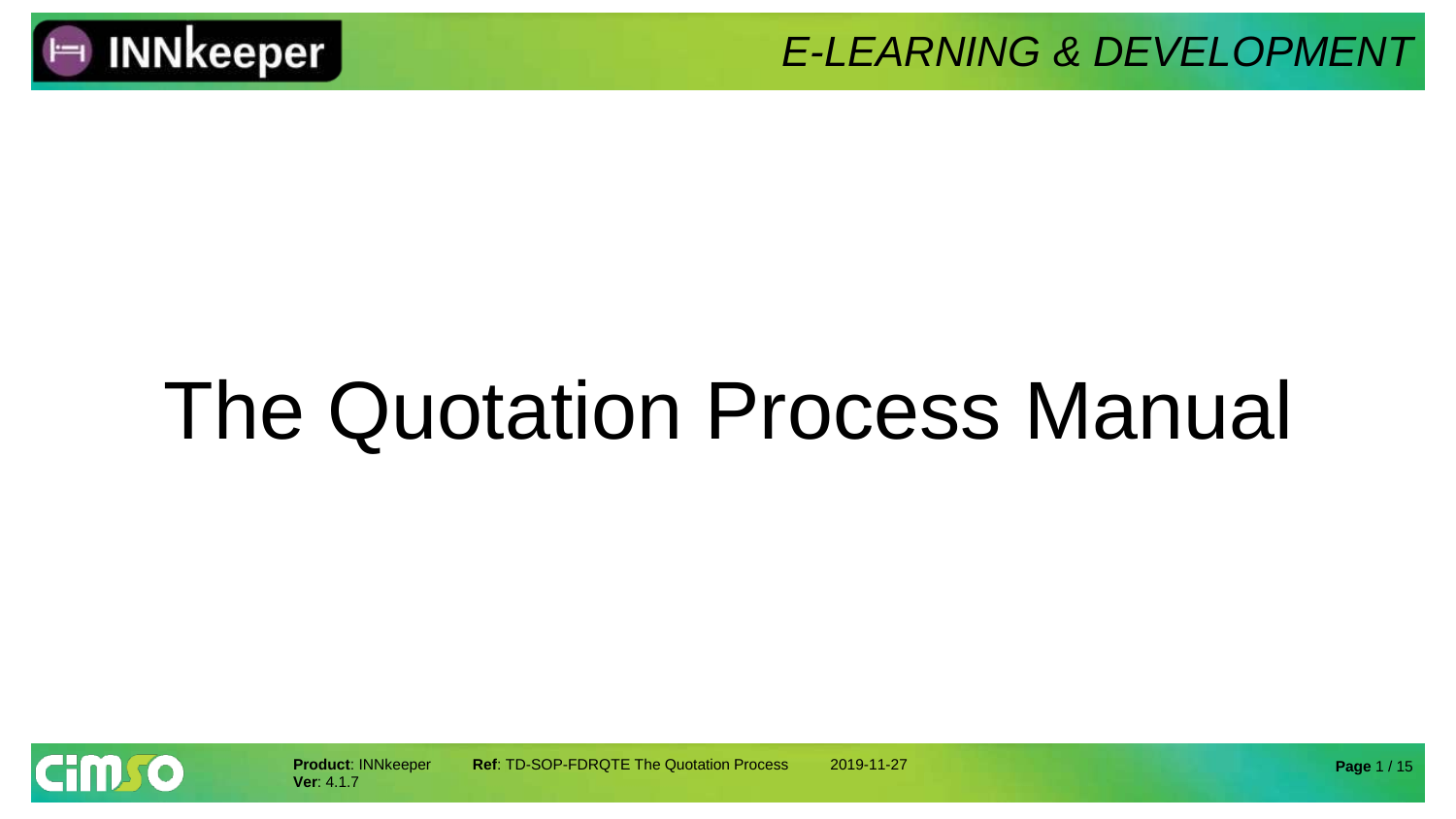

#### **What Is A Quote?**

A Quote is an invoice, that is not yet required to be paid, containing the following information:

- Item(s) required by the enquiring client
- Price(s) of item(s) required
- Terms & conditions of the quote and the validation of the price(s) on the quote

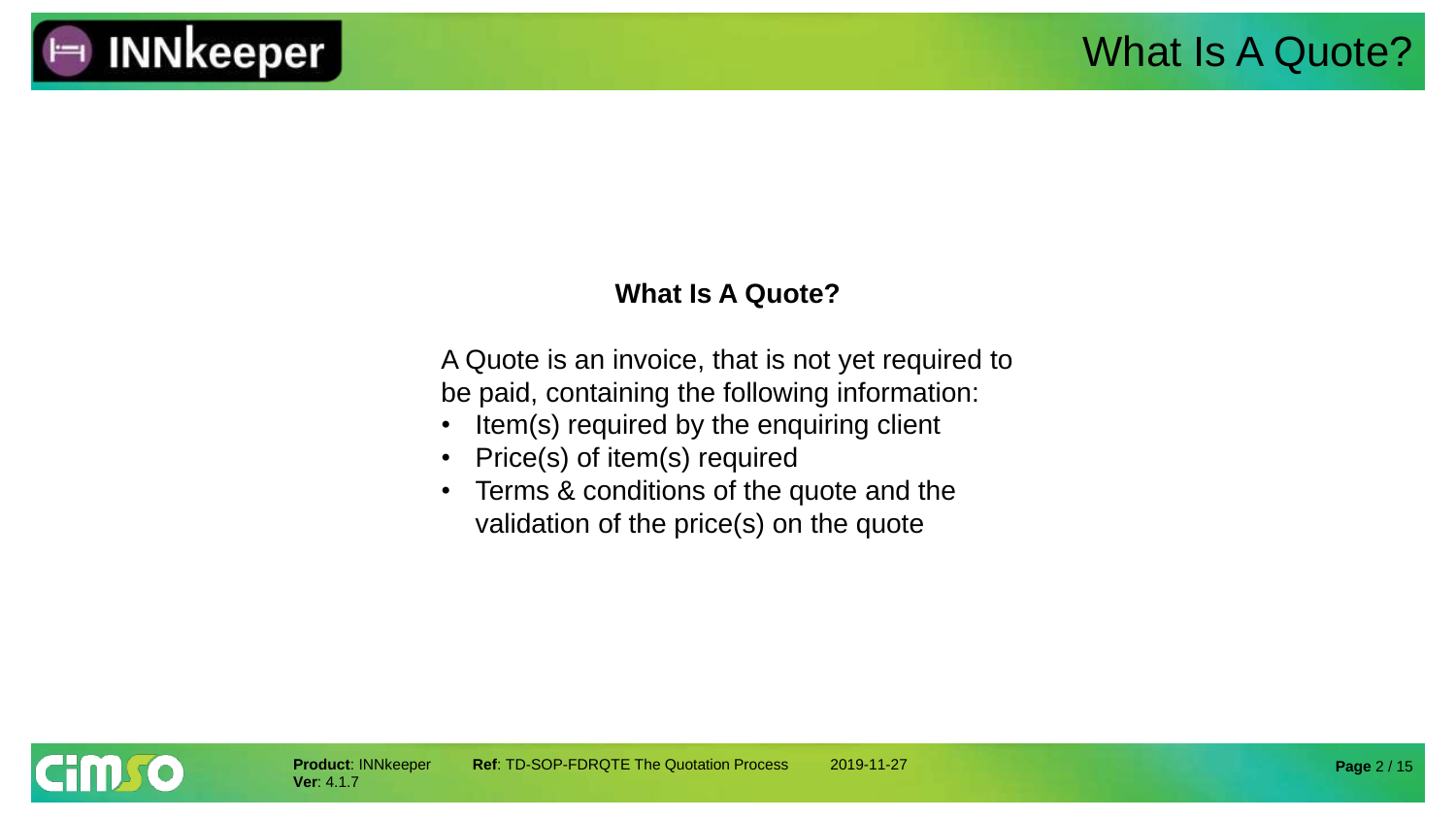

#### The Wheel: Customer Centric Design



**Ver**: 4.1.7

cim so

#### **CUSTOMER CENTRIC DESIGN**

- **Identify** CDP customer data platform with extensive CRM
- **Connect** Single or bulk blast e-mail, SMS, fax and snail-mail
- **Collaborate** Local server to Web and mobile device data interchange
- **Live** Food, Beverage and Retail points of sale with stock control and procurement
- **Play** Schedule and manage Golf, SPA and Leisure activities
- **Rest** Reservations, Lodging PMS, Leasing and Timeshare
- **Finance** GAAP, IAS and IFRS financial control to balance sheet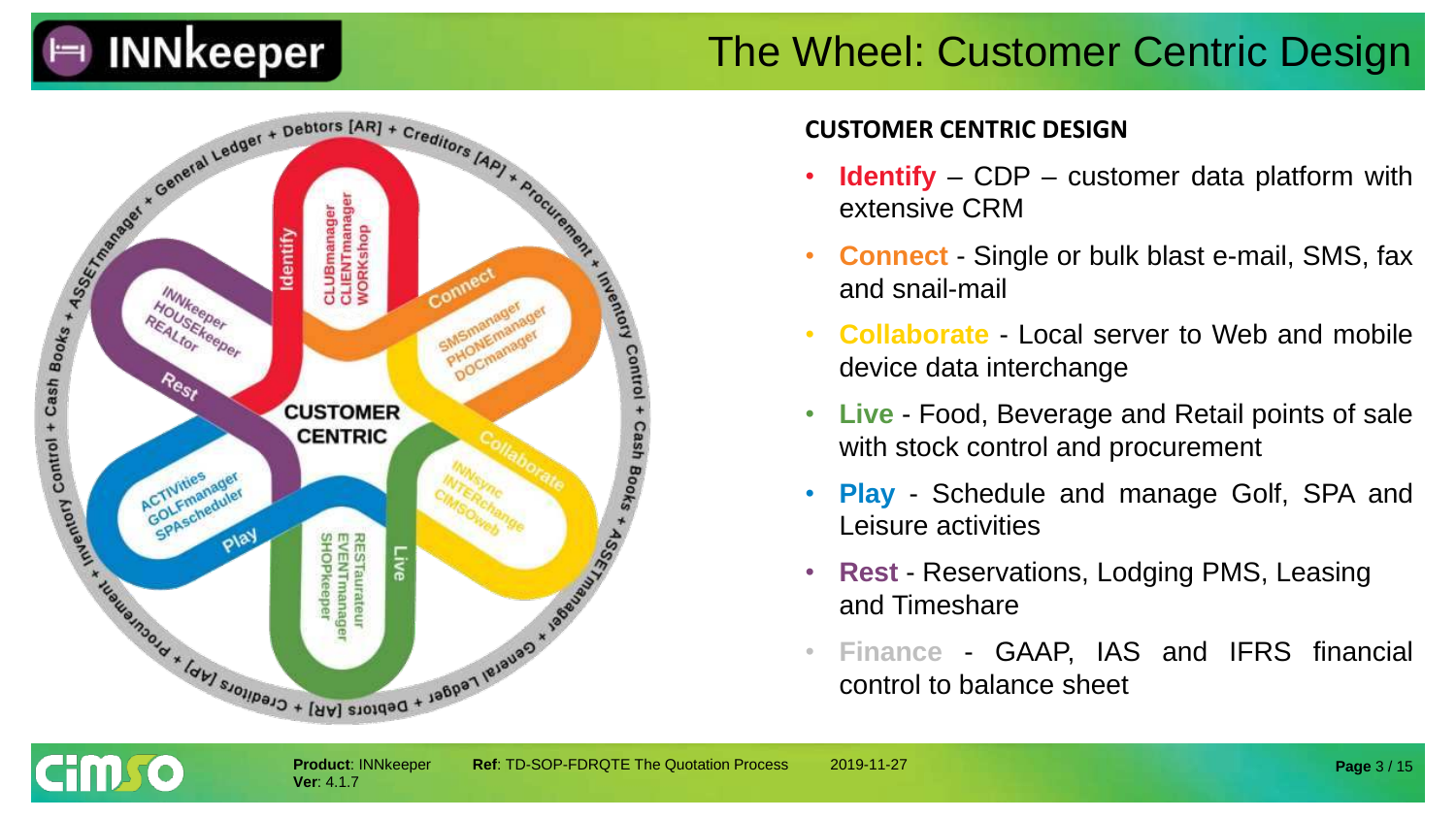

#### Logging Into Administration

| $\vdash$                    | <b>CHILLIO Menu</b><br>Administration<br>Golfer   |                                         |                                                                 |                                                        |              |                                                                   |
|-----------------------------|---------------------------------------------------|-----------------------------------------|-----------------------------------------------------------------|--------------------------------------------------------|--------------|-------------------------------------------------------------------|
| கூ<br>S                     | ActivityScheduler<br>SpaScheduler<br>Restaurateur | $\vdash$                                | <b>INNkeeper</b>                                                | <b>Customer Centric Integrated Management Software</b> | <b>Cimro</b> |                                                                   |
| Ø<br>冒                      | ShopKeeper                                        | V4.1.7b11143<br>Language                | English (United Kingdom)                                        | $\ddotmark$                                            | 8d647da      | Start your CiMSO Menu, select the                                 |
| 4<br>$\bullet$              | AssetManager<br>WebRes                            | Database<br>Location                    | CIMSODemo_V417 on vmserver<br><b>MAIN Imperial Palace Rooms</b> | $\checkmark$                                           |              | Administration. Use your given<br>Login ID and Password to log in |
| X                           | InnSync<br>Fax Server                             | Login ID<br>Password                    | master                                                          |                                                        |              |                                                                   |
| 8                           | Phoneman<br>TimeKeeper                            |                                         |                                                                 | <b>S</b> O Identification<br>Password                  | Log In       |                                                                   |
| $\ddot{\mathbf{O}}^{\circ}$ | Configuration                                     |                                         |                                                                 |                                                        |              |                                                                   |
| ß<br>×                      | <b>EXEUP</b><br>Close Menu<br>Exit Menu           |                                         |                                                                 |                                                        |              |                                                                   |
|                             |                                                   | <b>Product: INNkeeper</b><br>Ver: 4.1.7 | Ref: TD-SOP-FDRQTE The Quotation Process                        |                                                        | 2019-11-27   | Page 4 / 15                                                       |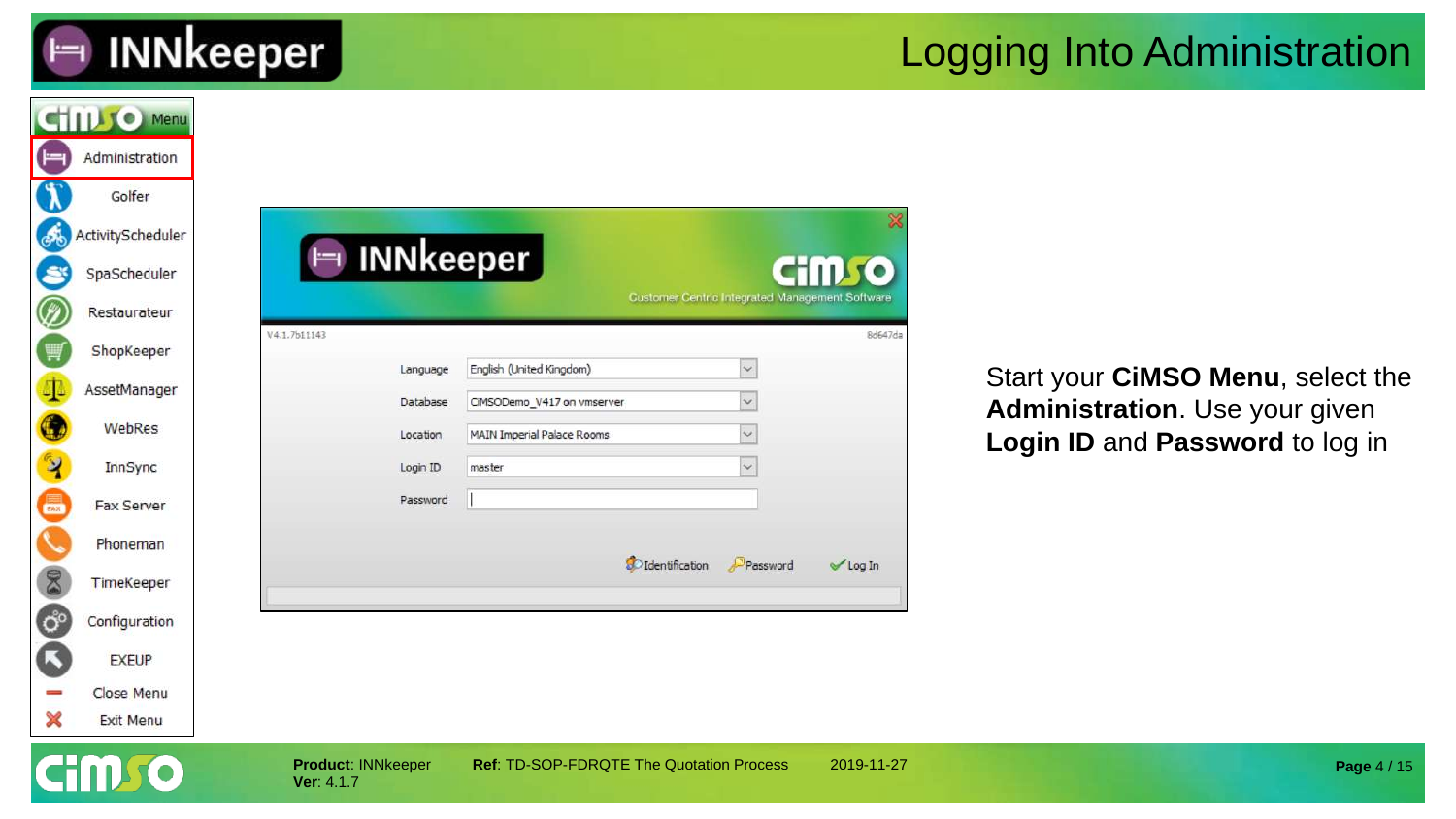

#### **Navigation**



Once logged into Administration, you are able to navigate through the database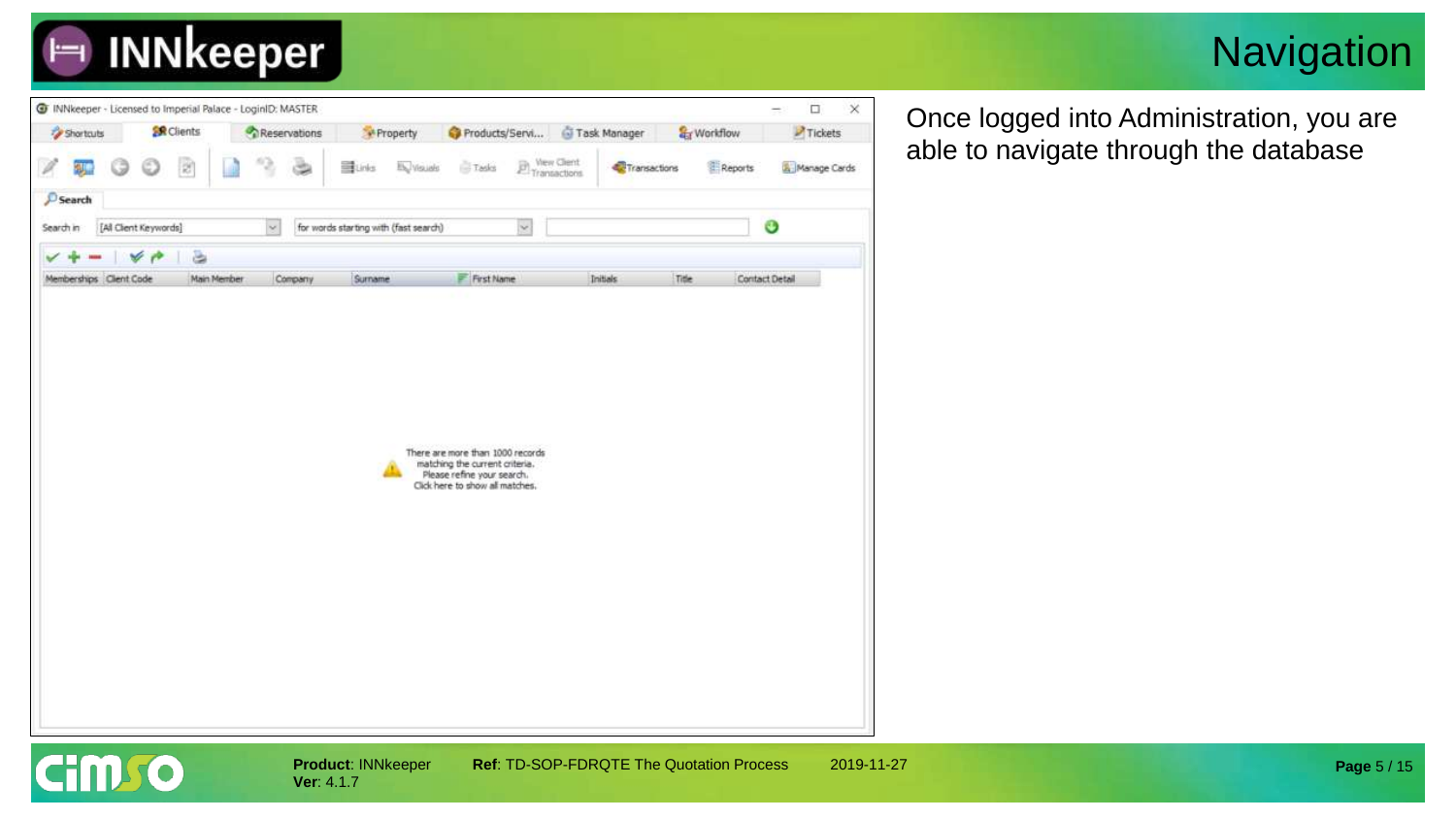

#### **Navigation**



**Ver**: 4.1.7

Navigation: The Quotation Process

❶ **Clients** tab ❷ Select the **Transactions** button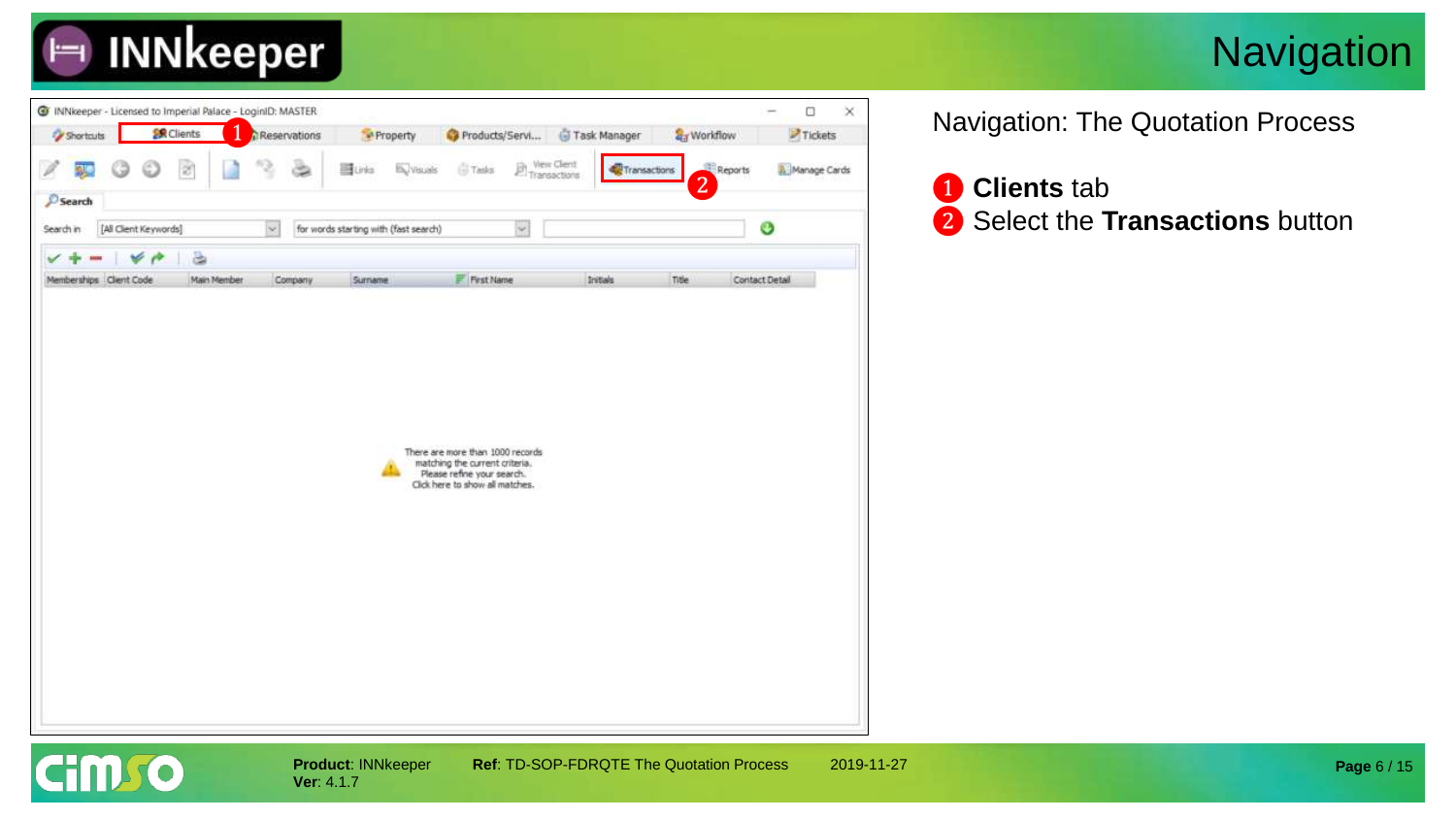

### Navigation: The Quotation Process



Navigation: The Quotation Process

 **Clients** tab Select the **Transactions** button Select Transaction Type window **Debtors** tab Select the **Quotes** button

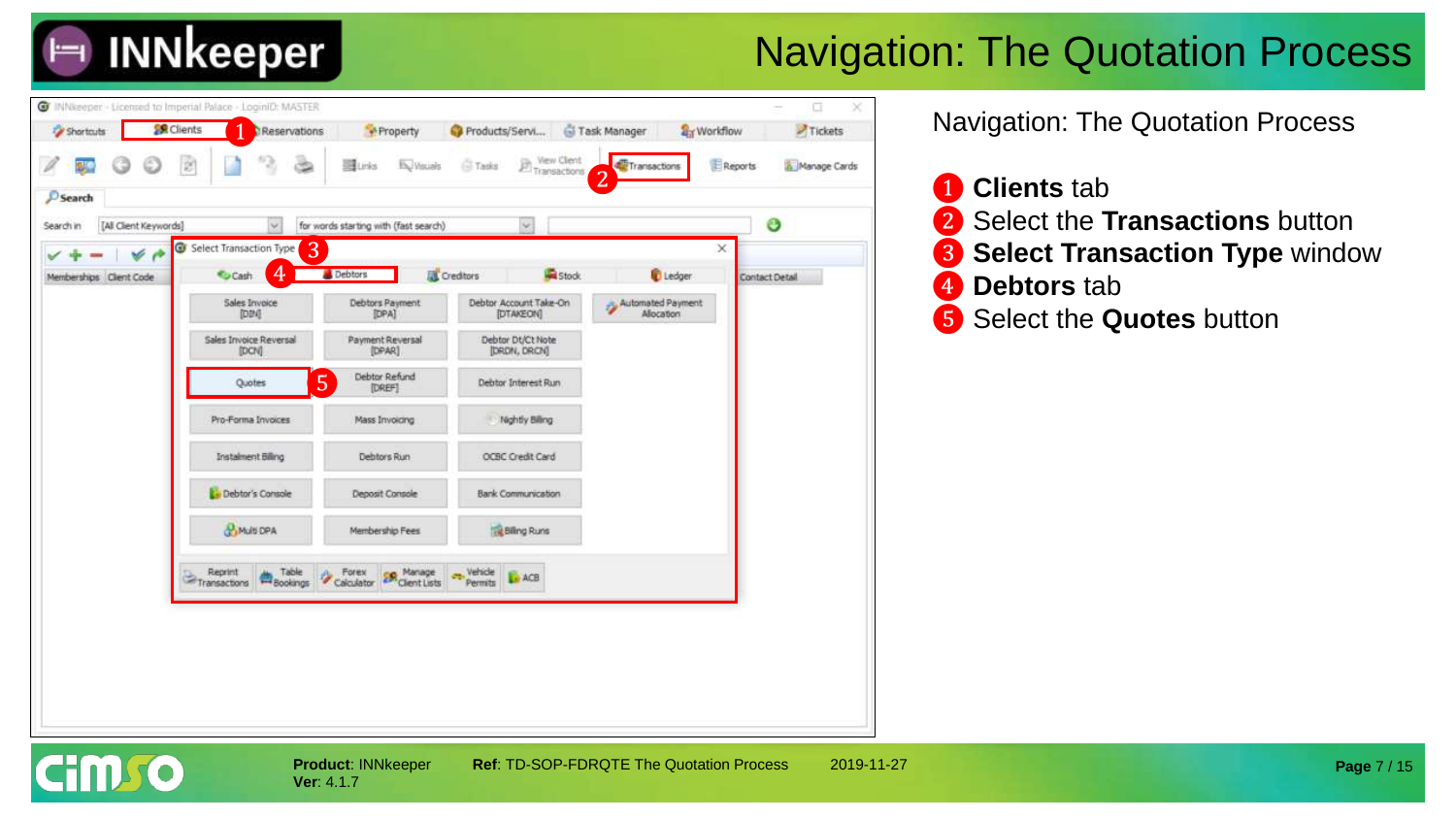## **INNkeeper**

### The Quotation Process

| Search in               | [All Client Keywords] |               | for words starting with<br>w. |            | weste         | $2^{7}$  |                 |     |
|-------------------------|-----------------------|---------------|-------------------------------|------------|---------------|----------|-----------------|-----|
| 90%                     |                       |               |                               |            |               |          |                 | a)  |
| Client Code<br>Type.    | Main Member           | Member Number | Member Join Date Surname      |            | First Name    | Initials | Company         | 74. |
| <b>NEW NWFA0001</b>     | [MAIN]                |               |                               |            |               |          |                 |     |
| RO5E0006<br>M S         | [MAIN]                |               |                               | Rosenstein | Charles       | c        | Raubex          | M   |
| MS<br>RRWE0002          | [MAIN]                |               |                               | Weste      | Samnuel       | s        | Rayne Of Talent | Dr  |
| шs<br>RRWE0003          | [MAIN]                |               |                               | Weste      | David         | D        |                 | M   |
| ыΩ<br>RRWE0004          | [MAIN]                |               |                               | Weste      | Claire        | c        |                 | M   |
| мр<br>RRWE0005          | [MAIN]                |               |                               | Weste      | Calvin        | C.       |                 | M   |
| MS<br>RRWE0006          | [MAIN]                |               |                               | Weste      | Damon         | D        |                 | M   |
| мЯ<br>RRWE0007          | [MAIN]                |               |                               | Weste      | Hela          | н        |                 | н   |
| нΩ<br>RRWE000B          | RRWTRA0005            |               |                               | Weste      | Cassidy       | c        |                 | c   |
| STRY0002                | [MAIN]                |               |                               | Strydom    | Dirk          | D        |                 | M   |
| WEST0003<br><b>NISK</b> | [MAIN]                | STMBRC2105    | 6 Jun 2018                    | Weste      | <b>Mikado</b> | M.       | Rayne Of Talent |     |
| WEST0020<br><b>MA</b>   | [MAIN]                |               | 3                             | weste      | s.            | s        | Rayne of Talent | D   |
| WEST0021                | RRWEST0003            |               |                               | Weste      | Miranda       | M        | Rayne Of Talent | M   |
| <b>TES WTRADOOS</b>     | (MAIN)                | thedf         | 8 Apr 2019                    | Weste      | Rayne         | 泉        | Weste Travels   | M   |
|                         |                       |               |                               |            |               |          |                 |     |
|                         |                       |               |                               |            |               |          |                 |     |

The Quotation Process: Linking the Client Profile

❶ **Client Search** window **2 Fast-Search**: type in the name of the client profile you require ❸ **Locate & Select**: select to highlight the profile required 4 Select the **Select** button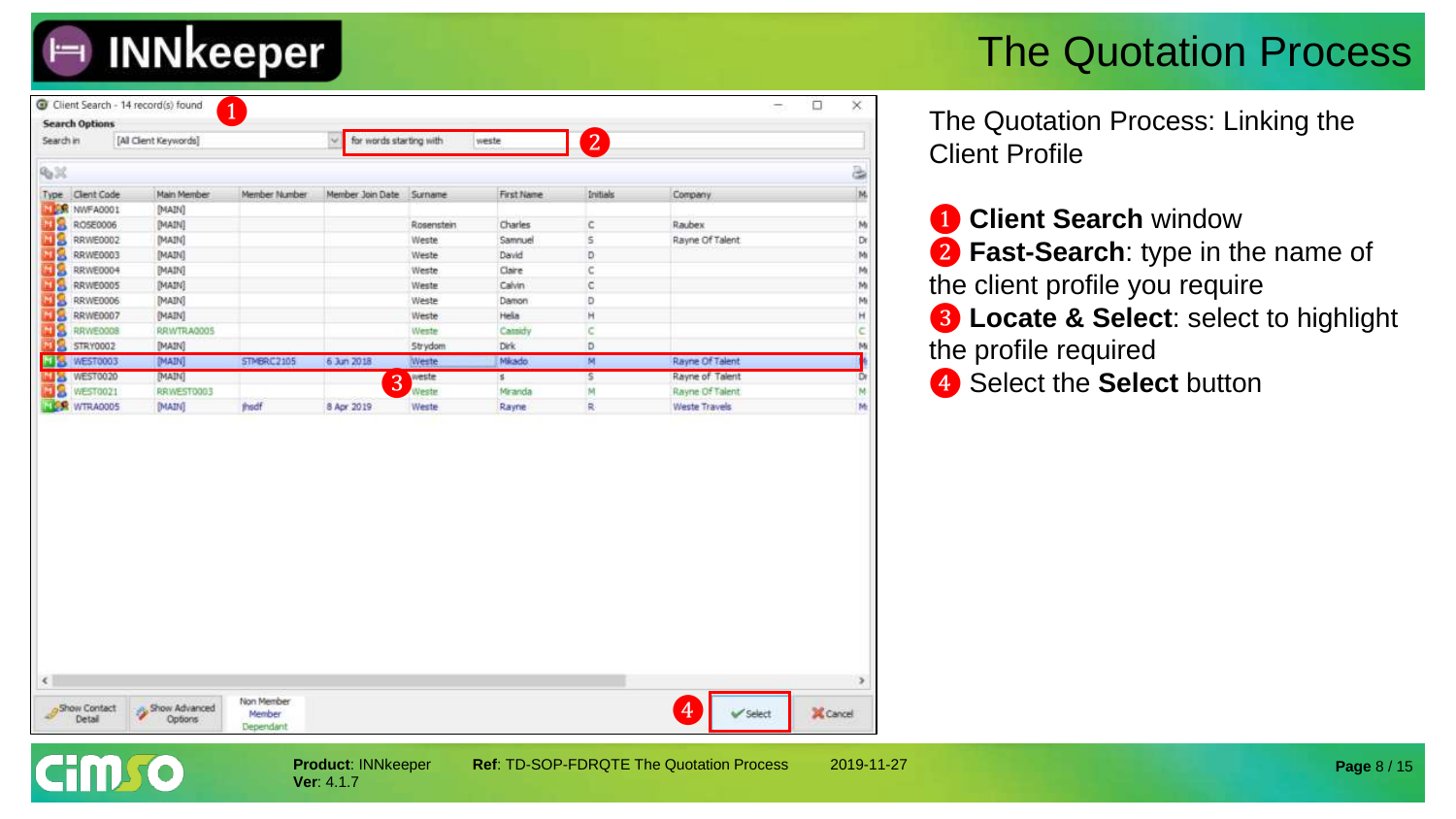

| <b>Account</b>                        | <b>Debtor Detail</b>                           | <b>Transaction Defaults</b>                  | <b>Transaction Detail</b> |                                                          |
|---------------------------------------|------------------------------------------------|----------------------------------------------|---------------------------|----------------------------------------------------------|
| $\mathcal{P}$<br>[4298386] Ms M Weste | $\mathbb{E}[\rho]^n$                           | DIN Invoice<br>Type                          | Date                      | ß<br>[Today]                                             |
|                                       | WEST0003 / STMBRC2105                          | $\omega$<br>Location                         | Due                       | クロ<br>3 5ep 2019                                         |
| $\boxed{2}$                           | Rayne Of Talent<br>Ms M Weste<br>13 Azalea Str | $\sim$<br>[Default]<br>Store                 | Reference Quote           |                                                          |
|                                       | Old Alberton North<br>Aberton                  | $\omega$<br>Staff<br>MASTOO IS MASTER MASTER | TXN No                    | <not posted=""></not>                                    |
|                                       | Gauteng                                        |                                              |                           | A<br>Invoice No. No Invoice Number                       |
| <b>Line Items</b>                     |                                                |                                              |                           |                                                          |
| the Wedge<br><b>Scanning</b>          | Add<br>Package<br>Clear All                    |                                              |                           | v.<br>Foreign Currency (FC) Edits ZAR South African rand |
| 3                                     |                                                |                                              |                           |                                                          |
|                                       |                                                |                                              |                           |                                                          |
|                                       |                                                |                                              |                           |                                                          |
|                                       |                                                |                                              |                           |                                                          |
|                                       |                                                |                                              |                           |                                                          |
|                                       |                                                |                                              |                           |                                                          |
|                                       |                                                |                                              |                           |                                                          |
|                                       |                                                |                                              |                           |                                                          |
|                                       |                                                |                                              |                           |                                                          |
|                                       |                                                |                                              |                           |                                                          |

**Ver**: 4.1.7

**Cimro** 

**Product**: INNkeeper **Ref**: TD-SOP-FDRQTE The Quotation Process 2019-11-27

The Quotation Process:

 **Process Quotation** window The linked **Client Profile** Select the **Add A New Line** (green plus glyph)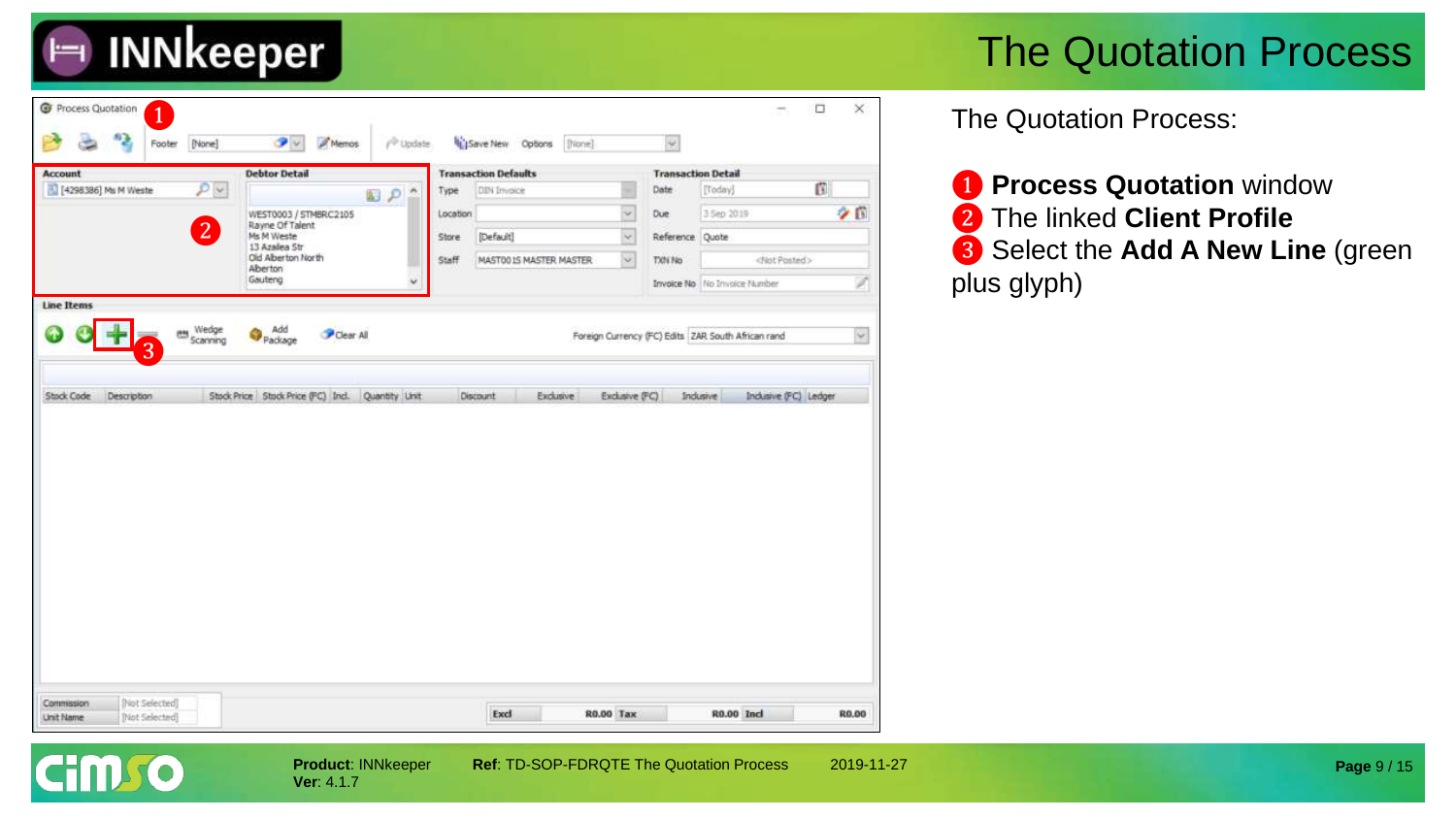

| View Type                                                   | ♦<br>[AI]            | ×                    | View Stock Group | [AH]                                        | $\mathcal{C}$     | Required Statuses             | [Blone]          | ூ<br>$\sim$  | Options       |        | [[None]            | $\omega$                |
|-------------------------------------------------------------|----------------------|----------------------|------------------|---------------------------------------------|-------------------|-------------------------------|------------------|--------------|---------------|--------|--------------------|-------------------------|
| Filter on                                                   | [All Keyword Fields] | v                    | for text         | 440                                         | $\overline{2}$    | Excluded Statuses             | NOTINUSE Stock   | $\sim$       |               |        |                    |                         |
| Stock Store                                                 | (Default)            |                      | Show all stock.  | Not only stock allowed in this stock store. |                   | QOH                           | [No Restriction] | $\checkmark$ |               |        |                    |                         |
| <b>PM Stock Code</b>                                        |                      | Stock Description    |                  |                                             | <b>Item Type</b>  | QOH                           | Unit.            |              | Exd. Price    | Tax    | Ind. Price Barcode |                         |
| <b>MI RRLIQCOCOKE440</b>                                    |                      | 440ml Coke           |                  |                                             | <b>Stock Item</b> | 109                           | Bottle           |              | R13.04        | R1.96  |                    | R15.00 500415948134875; |
| RRLIQCOFANO440                                              |                      | 440ML Fanta Orange   |                  |                                             | Stock Item        | 112                           | Bottle           |              | R13.04        | R1.96  | R15.00             |                         |
| <b>2 DRITCOFANG440</b>                                      |                      | 440ml Fanta Crane    |                  |                                             | Shock Item        | 159                           | Rottle           |              | <b>R13.04</b> | 91.95  | 215.00             |                         |
| 2 RRI TODRYLEMON440                                         |                      | Dry Lemon 440ml      |                  |                                             | Stock Dwn         | 101                           | 440ml Rottle     |              | 80.00         | 80.00  | 80.00              |                         |
| 7<br>RRLIQGRANTWIST440ML                                    |                      | 440ml Grandila Twist |                  | 3                                           | Stock Item        | 46                            | Bottle           |              | R8.70         | R.1.30 | R.10.00            |                         |
|                                                             |                      |                      |                  |                                             |                   |                               |                  |              |               |        |                    |                         |
|                                                             |                      |                      |                  |                                             |                   |                               |                  |              |               |        |                    |                         |
|                                                             |                      |                      |                  |                                             |                   |                               |                  |              |               |        |                    |                         |
|                                                             | Stock Description    |                      |                  | Quantity                                    |                   | Unit.                         |                  |              |               |        |                    |                         |
| RRLIQCOCOKE440 440ml Coke<br>RRLIQDRYLEMON+ Dry Lemon 440ml |                      |                      |                  | 50<br>50                                    |                   | Bottle<br>440ml Bottle / 440m |                  |              |               |        |                    |                         |
| Stock Code                                                  |                      |                      |                  |                                             |                   |                               |                  |              |               |        |                    |                         |

The Quotation Process: Adding Items

❶ **Select Stock Item(s)** window ❷ **Fast-Search**: type in the items you require

❸ **Locate & Select**: select to highlight the item you require ❹ Select the **Add Item**, this will add the item to the bottom grid, allowing you to add multiple items at once. ❺ **Quantity**: if you need to have more than one of the same item added, type the amount in the block under the Quantity column

❻ Select the **Accept Items** button

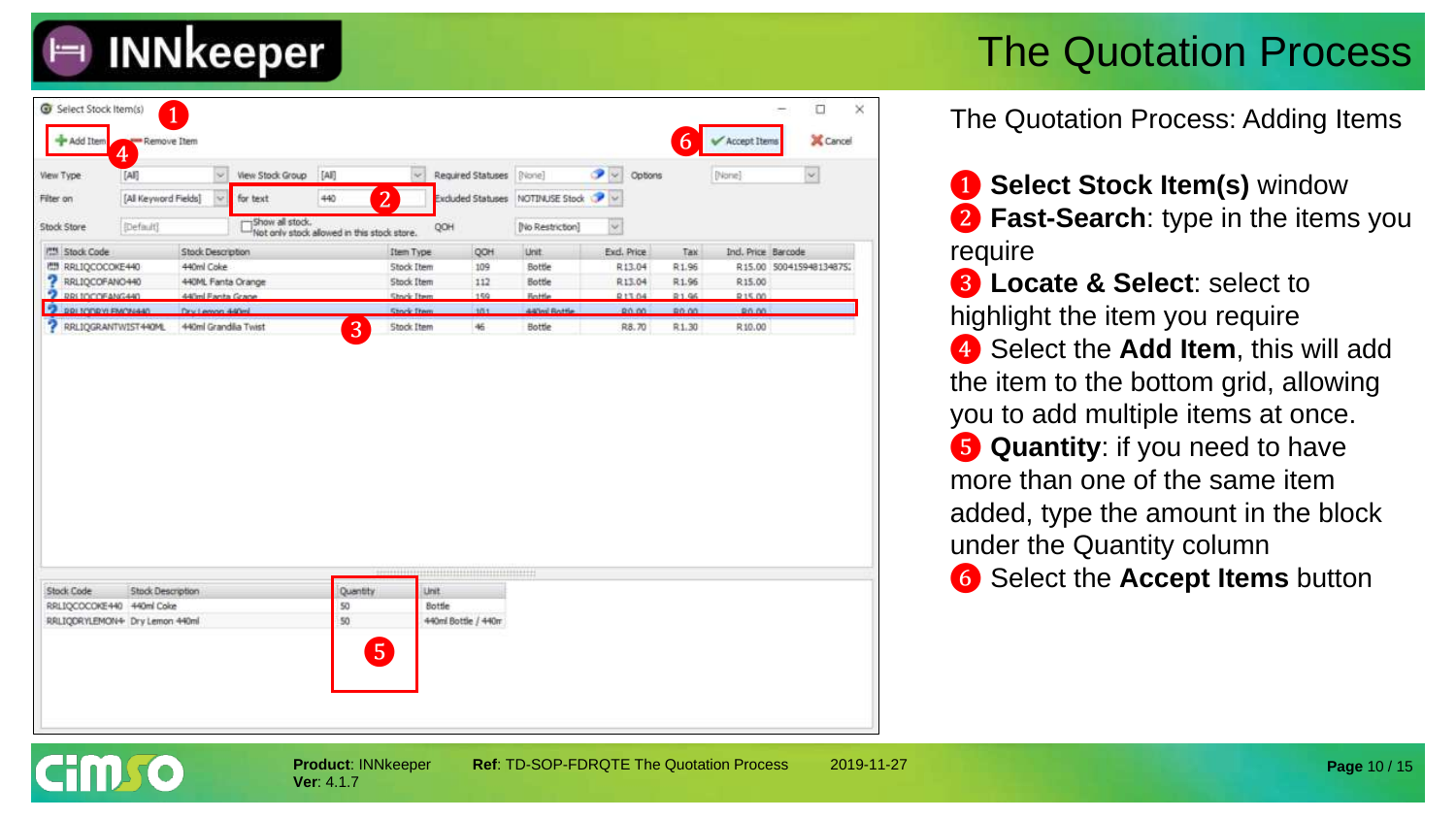| <b>Account</b>                                                                                                                                                                 |                                         |                   | <b>Debtor Detail</b>                |                   |               |                   | <b>Transaction Defaults</b> |                    |                    | <b>Transaction Detail</b> |                                                              |                                        |                   |          |
|--------------------------------------------------------------------------------------------------------------------------------------------------------------------------------|-----------------------------------------|-------------------|-------------------------------------|-------------------|---------------|-------------------|-----------------------------|--------------------|--------------------|---------------------------|--------------------------------------------------------------|----------------------------------------|-------------------|----------|
| [1] [4298386] Ms M Weste                                                                                                                                                       |                                         | $\mathcal{O}$     |                                     |                   | 副のへ           | Type              | DBV Imvoice                 |                    |                    | Date                      | ũ<br>[Today]                                                 |                                        |                   |          |
|                                                                                                                                                                                |                                         |                   | WEST0003 / STMBRC2105               |                   |               |                   | Location                    |                    |                    | Due                       | ۰<br>3 Sep 2019                                              |                                        |                   | $\alpha$ |
|                                                                                                                                                                                | 2                                       |                   | Rayne Of Talent<br>Ms M Weste       |                   |               | Store             | [Default]                   | $\omega$           |                    |                           | 4<br>Reference Quote Weste 20191001<br><not posted=""></not> |                                        |                   |          |
|                                                                                                                                                                                |                                         |                   | 13 Azalea 5tr<br>Old Alberton North |                   |               | Staff             | MASTO0 IS MASTER MASTER     | ×                  | TXN No             |                           |                                                              |                                        |                   |          |
|                                                                                                                                                                                |                                         |                   | Alberton<br>Gauteng                 |                   |               |                   |                             |                    |                    | Invoice No                | No Invoice Number                                            |                                        |                   | H        |
|                                                                                                                                                                                |                                         |                   |                                     |                   |               |                   |                             |                    |                    |                           |                                                              |                                        |                   |          |
|                                                                                                                                                                                |                                         |                   |                                     |                   |               |                   |                             |                    |                    |                           |                                                              |                                        |                   |          |
| Stock Code                                                                                                                                                                     | Description                             |                   | Stock Price Stock Price (FC) Incl.  |                   | Quantity Unit |                   | Discount                    | Exclusive          | Exclusive (FC)     |                           | <b>Indusive</b>                                              | Industve (FC) Ledger                   |                   |          |
|                                                                                                                                                                                | Chaira Beads (Single s                  | R175.00           | R175.00                             | v                 |               | 10 Each           | 0                           | R1521.74           | R1521.74           | R1750.00                  |                                                              | R1 750.00 [Default]                    |                   |          |
|                                                                                                                                                                                |                                         |                   |                                     | v                 |               | 5 Bottle          | ū.                          | R300.00            | R300.00            |                           | R345.00                                                      |                                        | R345.00 [Default] |          |
|                                                                                                                                                                                | Jc La Chanson 750ml                     | R69.00            | R69.00                              |                   |               |                   |                             |                    |                    |                           |                                                              |                                        |                   |          |
|                                                                                                                                                                                | Meat & Salad Platter                    | R395.00           | R395.00                             | $\checkmark$      | 10            | Plate             | 3<br>0                      | R3 434.78          | R3 434.78          | R3 950.00                 |                                                              | R3 950.00 [Default]                    |                   |          |
|                                                                                                                                                                                | Meat Platter                            | R125.00           | R125.00                             | v                 | 10            | Plate             | 0                           | R1086.96           | R1086.96           | R1 250.00                 |                                                              | R1 250.00 [Default]                    |                   |          |
|                                                                                                                                                                                | Meat Biltong                            | R0.00             | R0.00                               | ✓                 | 100           | KG                | 0                           | R0.00              | R0.00              |                           | R0.00                                                        |                                        | R0.00 [Default]   |          |
|                                                                                                                                                                                | Cheese Platter<br>Chocolate Mousse Calo | R45.00<br>R.78.00 | R45.00<br>R78.00                    | ✓                 |               | 5 Plate<br>2 Unit | ō<br>o                      | R195.65<br>R135.65 | R195.65<br>R135.65 |                           | R225.00<br>R156.00                                           | R225.00 [Default]                      |                   |          |
|                                                                                                                                                                                | Cup Cakes Variety                       | R6.50             | R6.50                               | $\mathbf{v}$<br>✓ |               | 100 Unit          | $\alpha$                    | R565.22            | R565.22            |                           | R650.00                                                      | R156.00 [Default]<br>R650.00 [Default] |                   |          |
|                                                                                                                                                                                | Cheese Cake                             | R10.35            | R10.35                              | $\checkmark$      |               | 2 Plate           | $\alpha$                    | R18.00             | R18.00             |                           | R.20.70                                                      |                                        | R20.70 [Default]  |          |
| <b>CHAKB</b><br>LWSJQLC750<br><b>PLATTER</b><br><b>PLATEM</b><br><b>FMBILT</b><br><b>PLATEC</b><br><b>FUNCMC</b><br><b>FUNPAC</b><br><b>ALACHECAK</b><br>LIQCOCOKE4 440ml Coke |                                         | R15.00            | R15.00                              | $\checkmark$      |               | 50 Bottle         | ō                           | R652.17            | R652.17            |                           | R750.00                                                      | R750.00 [Default]                      |                   |          |

The Quotation Process: Save and Print the Quote:

- ❶ **Process Quotation** window ❷ The selected **Client Profile** ❸ The **Added Items**, make sure all items have the correct prices and quantity required
- **4** Reference: type in a reference ❺ Select the **Save New** button

**Page** 11 / 15

**Ver**: 4.1.7

**INNkeeper**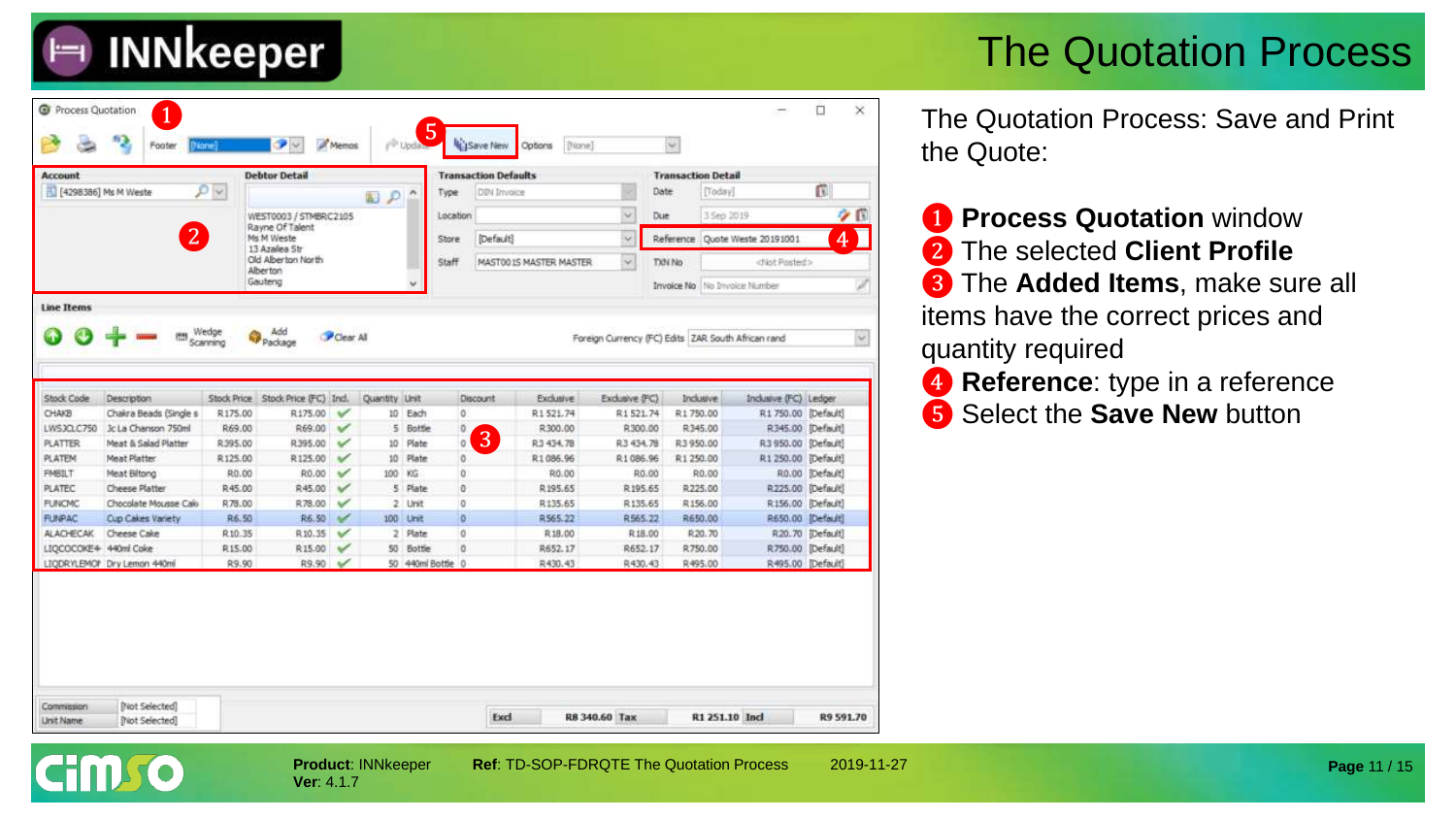

The Quotation Process: Posting/Printing

**1 Confirm Transaction Post window 2** Print/Preview: use the drop down to access the list of options

**Page** 12 / 15





**INNkeeper** 

**Product**: INNkeeper **Ref**: TD-SOP-FDRQTE The Quotation Process 2019-11-27 **Ver**: 4.1.7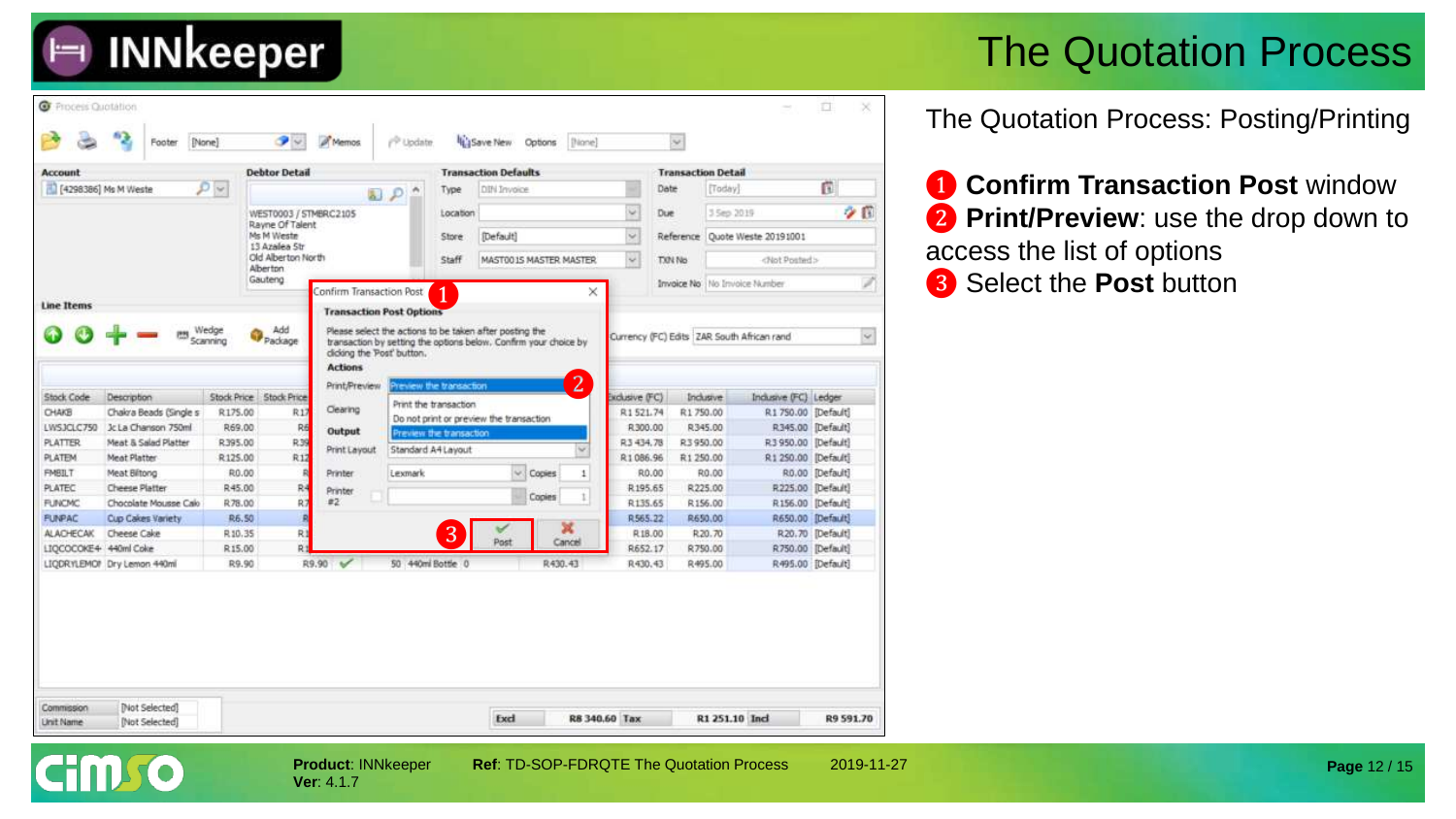

#### Print Preview

| (Type search text here) | $8 - 56$                                     | 100%                          | ි ල                                            |                        |                                  |                                                                                                                                                                                     |                       | 100                                                                                                                                                                                                                                               | <b>E</b> IPDF (Portable Document Format) |  |
|-------------------------|----------------------------------------------|-------------------------------|------------------------------------------------|------------------------|----------------------------------|-------------------------------------------------------------------------------------------------------------------------------------------------------------------------------------|-----------------------|---------------------------------------------------------------------------------------------------------------------------------------------------------------------------------------------------------------------------------------------------|------------------------------------------|--|
|                         |                                              |                               |                                                |                        |                                  |                                                                                                                                                                                     |                       |                                                                                                                                                                                                                                                   |                                          |  |
|                         |                                              |                               |                                                |                        |                                  |                                                                                                                                                                                     | Tax Invoice (tamp)    |                                                                                                                                                                                                                                                   |                                          |  |
|                         |                                              | Ms M Weste                    |                                                |                        |                                  | Document number<br>Document cide<br>Deachpton:<br>Reference<br>Location<br><b>DOCK BOYE</b><br><b>Staff</b><br>Client<br>Client code<br><b>Ulerser</b><br><b>Tax number</b><br>Ensi |                       | <b>Ohilams</b> 1<br>3 Sep 2019 13:34<br><b>INGICE</b><br>Quota VVeste 20191001<br>Imperial Palace Rooms<br>Main Stock Pool<br>MASTER MASTER<br><b><i>MILM Vireste</i></b><br><b>RRIVESTOOGS</b><br>STMBR02108<br>12348<br>mikasportting@yahoo.com |                                          |  |
|                         | Code                                         | Description                   | Reference                                      | Unit Price<br>(MGD)    | Quantity                         | Exclusive                                                                                                                                                                           | <b>VAT</b>            | mouthw                                                                                                                                                                                                                                            |                                          |  |
|                         | <b>RROHAID</b>                               | Chakra Beads (Single eet)     | Quote Waste 20191001                           | PH75.00                | 10 Each                          | 81.921.74                                                                                                                                                                           | R228.28               | PH 750.00                                                                                                                                                                                                                                         |                                          |  |
|                         | RRLWSJOL0790                                 | JC La Chanson 750ml           | Quote Vilesia 20191001                         | M69.00                 | $1.5$ ctie                       | PERSONAIO                                                                                                                                                                           | R45.00                | R345.00                                                                                                                                                                                                                                           |                                          |  |
|                         | RRPLATTER                                    | <b>Main &amp; Salad Rader</b> | Quote Weeke 20191001                           | R395.00                | 10 Pate                          | R3-434.78                                                                                                                                                                           | 開格器                   | PL3 960.00                                                                                                                                                                                                                                        |                                          |  |
|                         | <b>RRPLATEU</b>                              | <b>Mest Ratter</b>            | Quote Weste 20191001                           | R125.00                | 10 Plate                         | R100636                                                                                                                                                                             | R183.04               | R1 250.00                                                                                                                                                                                                                                         |                                          |  |
|                         | <b>RRPI/SLT.</b>                             | Meat Bitong                   | Quote Villante 20191001                        | R0.00                  | 100 KG                           | R0.00                                                                                                                                                                               | AD.00                 | R0.00                                                                                                                                                                                                                                             |                                          |  |
|                         | <b>RRPLATEC</b>                              | <b>Chessa Rater</b>           | Quote Weste 20191001                           | A46.00                 | 6 Pate                           | R195.6E                                                                                                                                                                             | R29.3E                | R225.00                                                                                                                                                                                                                                           |                                          |  |
|                         | <b>RAFUMOMO</b>                              | Chocoosie Mousee Cake         | Quote Waste 20191001                           | M78.00                 | 2188                             | R135.68                                                                                                                                                                             | P25.38                | A158.00                                                                                                                                                                                                                                           |                                          |  |
|                         | <b>RRPUNPAC</b><br><b><i>RRALADYECAK</i></b> | Cup Cakes Variety             | Quote Week 20191001                            | PA 50<br><b>R10.35</b> | 100 LES<br>2709                  | R088.22<br><b>R18.00</b>                                                                                                                                                            | <b>RMA78</b><br>R2.70 | R852-00<br>R20.70                                                                                                                                                                                                                                 |                                          |  |
|                         | RRUGOODODEAL AIGHT CORR                      | Cheme Calle                   | Quate Weeke 20191001                           | <b>R15.00</b>          |                                  | 网络红灯                                                                                                                                                                                | PG7.83                | <b>RT50.00</b>                                                                                                                                                                                                                                    |                                          |  |
|                         | RRUGORYLENO                                  | Dry Lamon 440ml               | Quote Hiesie 2019/1001<br>Quote Weste 20191001 | <b>RIS DO</b>          | 50 ScOle<br>50 x 640ml Bottes    | <b>RATO AT</b>                                                                                                                                                                      | <b>MAST</b>           | Mu95.00                                                                                                                                                                                                                                           |                                          |  |
|                         | NAKO<br>Totals                               |                               |                                                |                        |                                  | <b>MS 340 RE</b>                                                                                                                                                                    | <b>N1251.18</b>       | <b>MS 681.703</b>                                                                                                                                                                                                                                 |                                          |  |
|                         |                                              |                               |                                                |                        |                                  |                                                                                                                                                                                     |                       |                                                                                                                                                                                                                                                   |                                          |  |
|                         |                                              |                               |                                                |                        |                                  | SUMMI                                                                                                                                                                               |                       | M& 540.80                                                                                                                                                                                                                                         |                                          |  |
|                         |                                              |                               |                                                |                        |                                  | VAT.                                                                                                                                                                                |                       | R1 251.10                                                                                                                                                                                                                                         |                                          |  |
|                         |                                              |                               |                                                |                        | Tolai with Tay & Service Charges |                                                                                                                                                                                     |                       | PG 591.70                                                                                                                                                                                                                                         |                                          |  |

The **Print Preview**, you are able to **Print**, **Save**, **Fax** or **Email** the Quote



**Ver**: 4.1.7

 $\times$ ė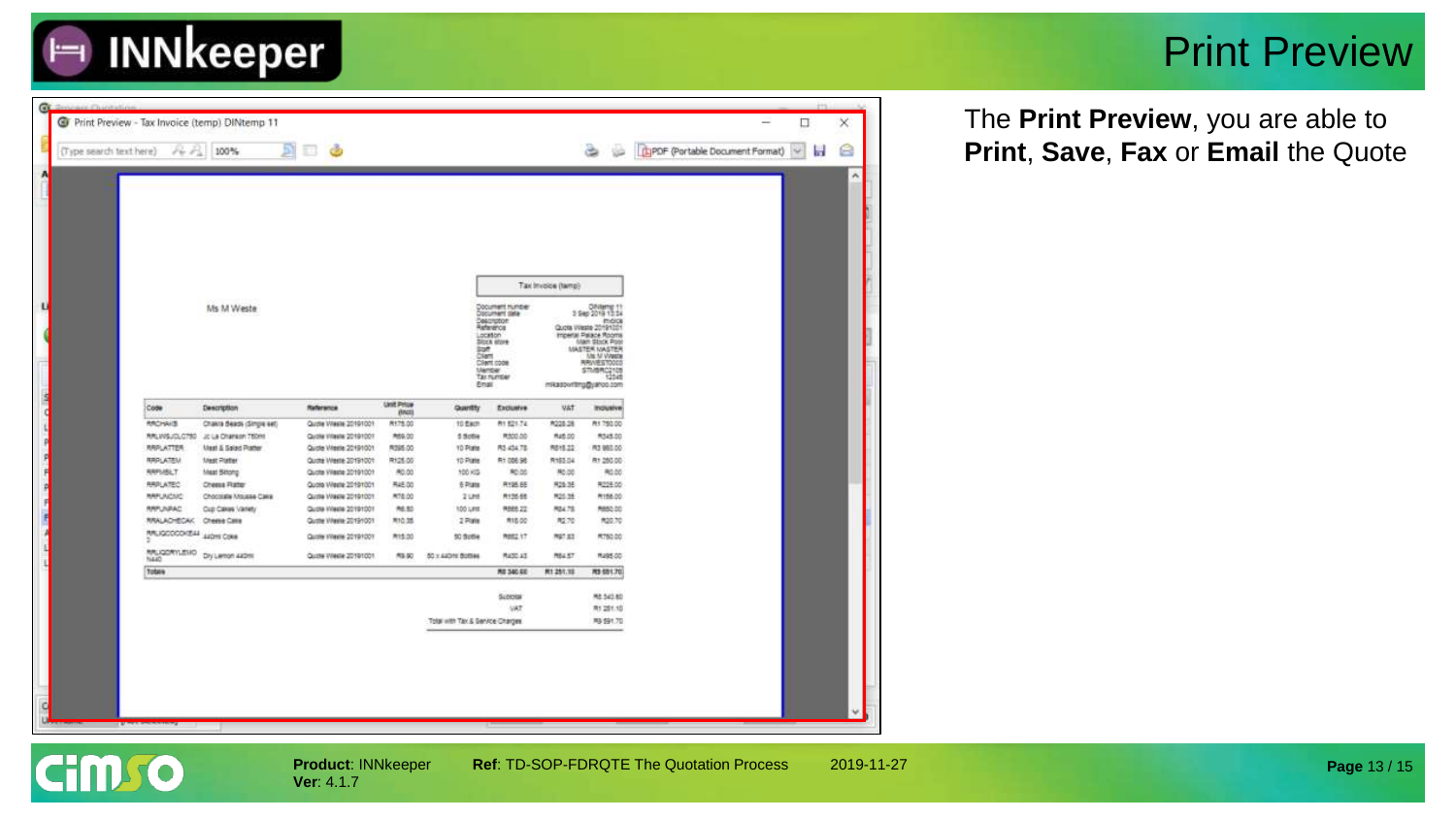#### Posted Quote

The **Information** window, confirming the transaction has been saved

| <b>Account</b>        |                             |               | <b>Debtor Detail</b>               |              |             |                                |              | <b>Transaction Defaults</b> |           |                                                    | <b>Transaction Detail</b>    |                     |                       |                   |      |
|-----------------------|-----------------------------|---------------|------------------------------------|--------------|-------------|--------------------------------|--------------|-----------------------------|-----------|----------------------------------------------------|------------------------------|---------------------|-----------------------|-------------------|------|
| [4298386] Ms M Weste  |                             | $D$ $\approx$ |                                    |              | Q           |                                | Type         | DIN Invoice                 |           | Date                                               | [Today]                      |                     | ß                     |                   |      |
|                       |                             |               | WEST0003 / STMBRC2105              |              |             |                                | Location     |                             |           | ŵ.                                                 | Due                          | 3 Sep 2019          |                       |                   | 夕日   |
|                       |                             |               | Rayne Of Talent<br>Ms M Weste      |              |             | Default1<br>Store              |              | $\omega$                    | Reference | Ougle Weste 20191001                               |                              |                     |                       |                   |      |
|                       |                             |               | 13 Azailea Str                     |              |             |                                |              |                             |           |                                                    |                              |                     |                       |                   |      |
|                       |                             |               | Old Alberton North<br>Alberton     |              |             |                                | <b>Staff</b> | MAST001S MASTER MASTER      |           | $\ddot{\mathbf{v}}$                                | TXN No                       |                     | <not posted=""></not> |                   |      |
|                       |                             |               | Gauteng                            |              |             |                                |              |                             |           |                                                    | Invoice No No Invoice Number |                     |                       |                   | 2    |
| <b>Line Items</b>     |                             |               |                                    |              |             |                                |              |                             |           |                                                    |                              |                     |                       |                   |      |
|                       |                             | Wedge         | Add                                |              |             |                                |              |                             |           |                                                    |                              |                     |                       |                   |      |
|                       |                             | Scanning      | Package                            | Clear All    |             |                                |              |                             |           | Foreign Currency (FC) Edits ZAR South African rand |                              |                     |                       |                   | ise. |
|                       |                             |               |                                    |              | Information |                                |              | ×                           |           |                                                    |                              |                     |                       |                   |      |
|                       |                             |               |                                    |              |             |                                |              |                             |           |                                                    |                              |                     |                       |                   |      |
| <b>Stock Code</b>     | Description                 |               | Stock Price Stock Price (FC) Incl. |              |             |                                |              |                             | dusive    | Exclusive (FC)                                     |                              | Indusive            | Indusive (FC) Ledger  |                   |      |
| CHAKB                 | Chakra Beads (Single s      | R175.00       | R175.00                            | v            |             |                                |              | Transaction has been saved. | 521.74    | R1521.74                                           | R1750.00                     |                     | R1 750.00 [Default]   |                   |      |
| LWSJCLC750            | Jc La Chanson 750ml         | R69.00        | R69.00                             | $\checkmark$ |             |                                |              |                             | 300.00    | R300.00                                            |                              | R345.00             | R345.00 [Default]     |                   |      |
| <b>PLATTER</b>        | Meat & Salad Platter        | R395.00       | R395.00                            | $\checkmark$ |             |                                |              |                             | 434.78    | R3 434.78                                          | R3 950.00                    | R3 950.00 [Default] |                       |                   |      |
| <b>PLATEM</b>         | Meat Platter                | R125.00       | R125.00                            | V            |             |                                | $V$ OK       |                             | 086.96    | R1 086.96                                          | R1 250.00                    |                     | R1 250.00 [Default]   |                   |      |
| <b>FMBILT</b>         | Meat Biltong                | R0.00         | R0.00                              | $\checkmark$ |             |                                |              |                             | R0.00     | R0.00                                              |                              | R0.00               |                       | R0.00 [Default]   |      |
| <b>PLATEC</b>         | Cheese Platter              | R45.00        | R45.00                             | V            |             | 5 Plate                        | $\sigma$     |                             | R195.65   | R195.65                                            |                              | R225.00             | R225.00 [Default]     |                   |      |
| <b>FUNCMC</b>         | Chocolate Mousse Calo       | R78.00        | R78.00                             | $\checkmark$ |             | 2 Unit                         | o            |                             | R135.65   | R135.65                                            |                              | R156.00             | R156.00 [Default]     |                   |      |
| <b>FUNPAC</b>         | Cup Cakes Variety           | R6.50         | R6.50                              | $\checkmark$ |             | 100 Unit                       | o.           |                             | R565.22   | R565.22                                            |                              | R650.00             | R650.00 [Default]     |                   |      |
|                       | Cheese Cake                 | R10.35        | R10.35                             | ✓            |             | 2 Plate                        | $\circ$      |                             | R18.00    | R18.00                                             |                              | R20.70              |                       | R20.70 [Default]  |      |
| ALACHECAK             |                             | R15.00        | R15.00                             | ✓            |             | 50 Bottle<br>50 440ml Bottle 0 | $\circ$      |                             | R652.17   | R652.17                                            |                              | R750.00<br>R495.00  | R495.00 [Default]     | R750.00 [Default] |      |
| LIQCOCOKE4 440ml Coke | LIQDRYLEMOP Dry Lemon 440ml | R9.90         | R9.90                              | $\checkmark$ |             |                                |              |                             | R430.43   | R430.43                                            |                              |                     |                       |                   |      |

**E INNkeeper** 

**Ver**: 4.1.7

**Product: INNkeeper Ref: TD-SOP-FDRQTE The Quotation Process 2019-11-27**